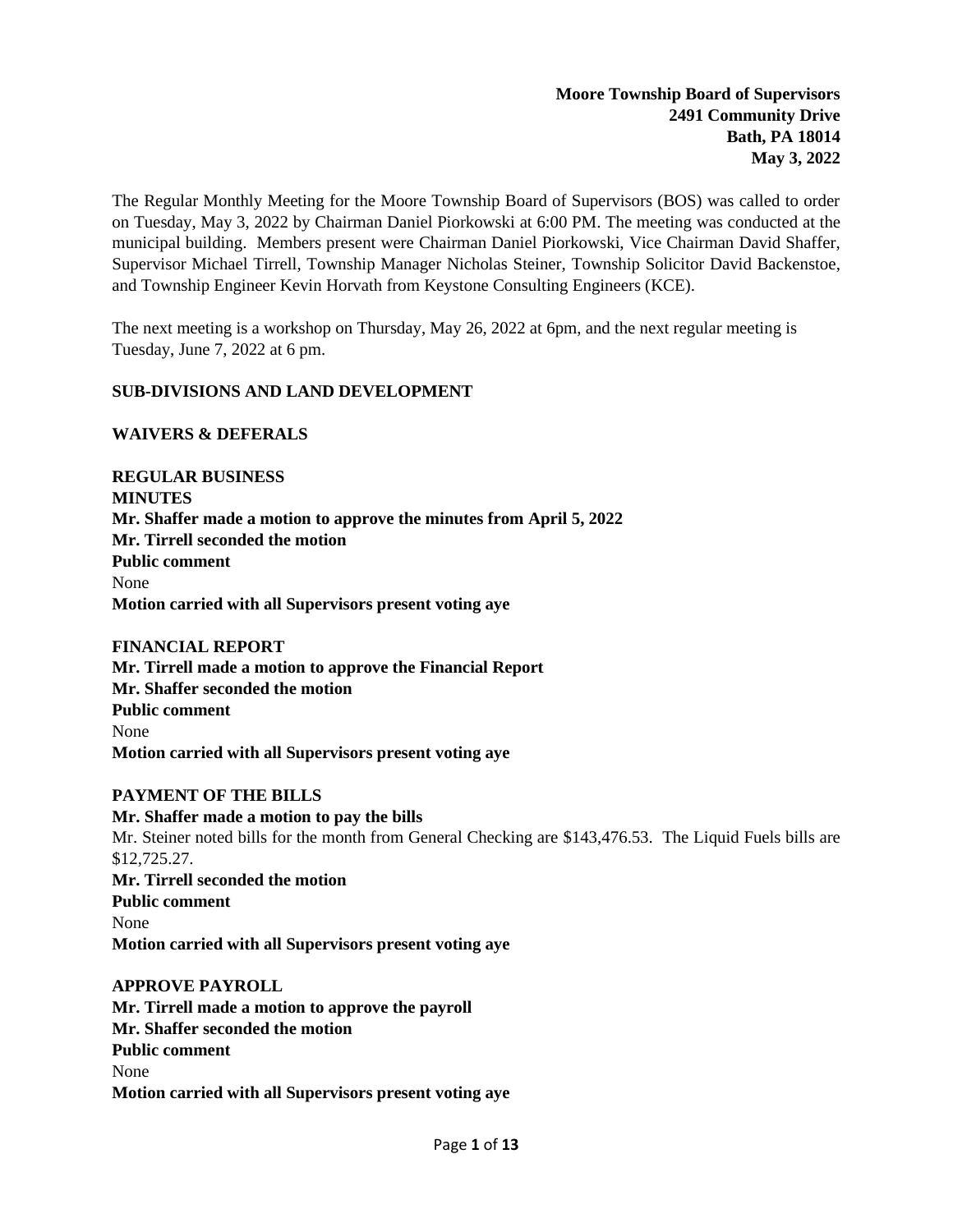# **POLICE DEPARTMENT**

Chief Gary West read the report for April 2022.

#### **FIRE & AMBULANCE**

Mr. Jason Harhart read the March 2022 report.

#### **PUBLIC WORKS DEPARTMENT**

#### **Part-Time/Seasonal Employment**

Mr. Craig Hoffman and Mr. Steiner conducted interviews with two candidates. Mr. Hoffman's first recommendation is Albert Hawk at \$18.50/hr.

**Mr. Tirrell made a motion to hire Albert Hawk at \$18.50 per hour Mr. Shaffer seconded the motion Public comment** None **Motion carried with all Supervisors present voting aye**

Mr. Piorkowski said they held an executive session Thursday, April 28, 2022 to review the applications and salaries. Ms. Jennifer Weidner asked if it is part-time hours. Mr. Hoffman said Mr. Hawk will be part-time during the summer.

The second recommendation is Michael Steuer at \$15/hr.

**Mr. Shaffer made a motion to hire Michael Steuer at \$15.00 per hour Mr. Piorkowski seconded the motion Public comment** None **Motion carried with Mr. Piorkowski and Mr. Shaffer voting aye, and Mr. Tirrell abstained**

For the month of May, Mr. Hoffman said the Public Works Department plans to do roadwork and asked drivers be alert requesting they slow down when passing by. Mr. Tirrell asked if the sweeping was complete, and Mr. Hoffman confirmed it is done.

## **FIRST REGIONAL COMPOST AUTHORITY (FRCA)**

#### **NAZARETH COUNCIL OF GOVERNMENTS (COG)**

No meeting for the month, but Mr. Piorkowski said they made a presentation to the Planning Commission (PC). He was not present but heard it was shorter than that presented to the COG. Mr. Shaffer attended the meeting and said everything went well. It was great to see municipalities coming together to make the plan noting it details Moore Township and desires of the residents well. He thanked Mr. Piorkowski and Mr. Harhart for attending meetings.

#### **RECREATION COMMISSION**

#### **Playground Installation**

Mr. Hoffman received a quote from Playground Boss in the amount of \$8,615 to install the playground. July might be the earliest to install, but he may off until the fall due to Playground in the Park. Ms. Jodi Hartzell asked approval for the playground company to install the playground. Mr. Shaffer asked who accepts liability. Mr. Hoffman said the company would accept liability for the way it's constructed with Attorney Backenstoe noting that since it's installed on Township property, if there's an issue it would be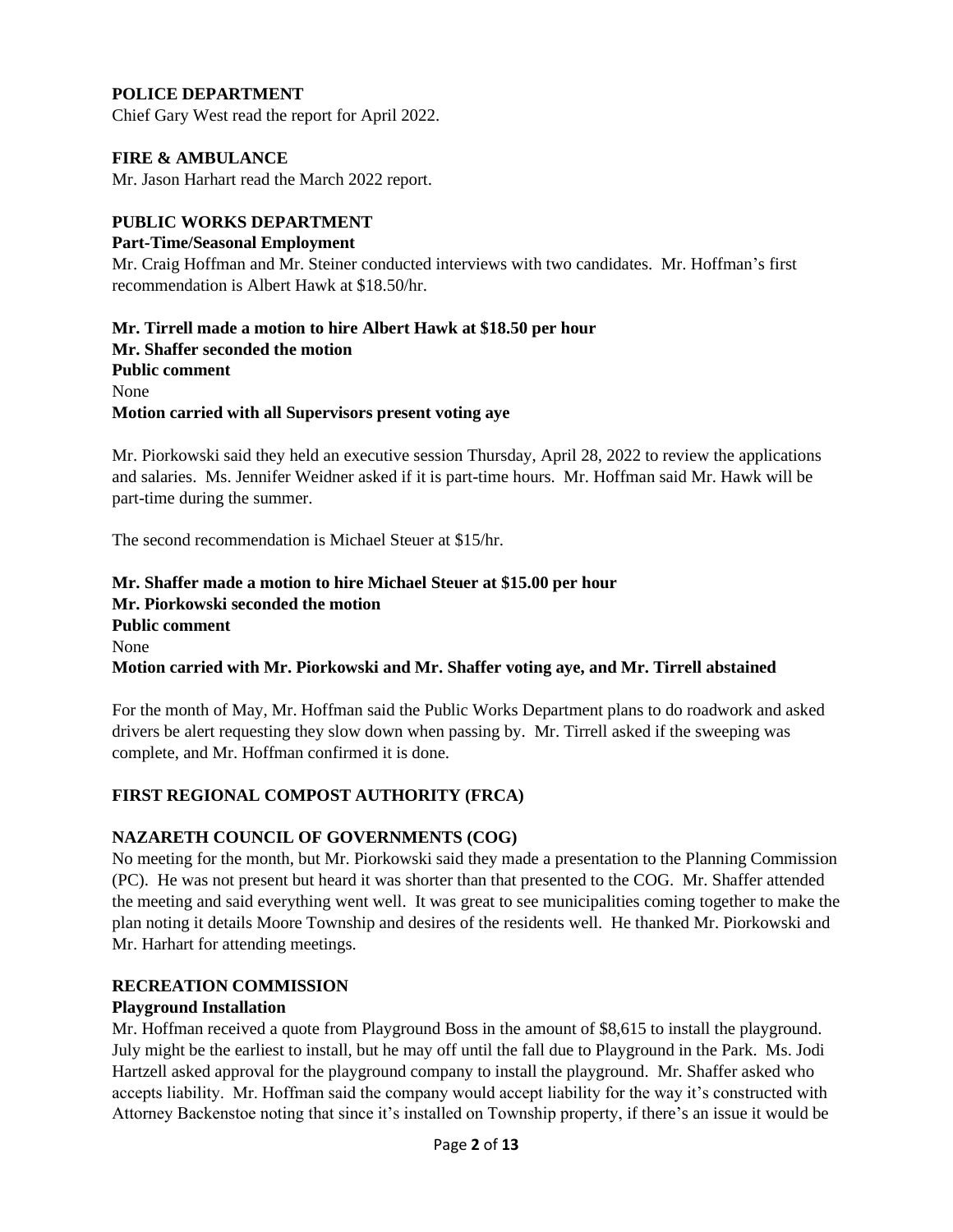on the Township. If there's an equipment failure, the company who constructed would be held liable. Mr. Steiner asked how the Recreation Commission would like to pay for it. Ms. Hartzell said they would like to use the Enterprise fund.

# **Mr. Shaffer made a motion to approve Playground Boss install the playground at the Recreation Center for \$8,615 out of the Enterprise account Mr. Tirrell seconded the motion Public comment** None **Motion carried with all Supervisors present voting aye**

# **Playground in the Park**

Ms. Hartzell said Playground in the Park will be Fridays from June 17 through August 12. They previously asked for \$1,000 for Playground in the Park but would like \$2,000 because there aren't as many donations, and supplies were damaged in the wellhouse. Mr. Steiner previously thought an outside group ran this program. This is the only program in which the Township has provided money without asking for receipts. He wanted to make sure everyone was ok with that. He also said background checks should be done for any volunteers, and if Ms. Julie Poniktera has them, the Township should have them on file. Ms. Hartzell said the majority of her assistants are students, but she will check. Attorney Backenstoe doesn't think minors need the background checks. Mr. Tirrell thinks Ms. Poniktera has the clearances since she is a teacher. Mr. Shaffer would like receipts provided. Mr. Tirrell reiterated a lot of stuff got wet, so she is replacing more than she normally would.

## **Mr. Shaffer made a motion to approve \$2,000 for Playground in the Park on Fridays from June 17 to August 12 Mr. Tirrell seconded the motion Public comment** None **Motion carried with all Supervisors present voting aye**

Mr. Tirrell thanked the Recreation Commission for running the program noting the kids love it. Mr. Steiner will post a flyer on the website if there is one.

## **Security Cameras**

Ms. Hartzell asked if the Board would consider security cameras at the Recreation Center. Chief West spoke to Mr. Jason Dittmar of Simplistic Computer Solutions, the company who installed the municipal building cameras. He prepared a quote based on his visit to the Recreation Center. A meeting will be scheduled between Mr. Dittmar, Chief West, Mr. Hoffman, and Mr. Steiner in the next couple weeks.

## **Moore Elementary Pavilion and Field Rental**

Ms. Hartzell said the Recreation Commission will officially approve the pavilion and field rental for Moore Elementary at their next meeting, but they wanted to see if it could be approved at no cost to the school. Since the reservation is May 25, Mr. Steiner wasn't sure if it would be too long to wait for the Recreation Commission meeting. The Moore Elementary fifth grade would like to rent out the park for the day. Mr. Steiner didn't think it was an issue noting Mr. Hoffman will get signs to reserve the spaces at the park. Mr. Piorkowski and Ms. Hartzell said they did this in the past and the fee was waived. Mr. Shaffer also noted the school has allowed them to hold meetings, so he's more than happy to waive the cost.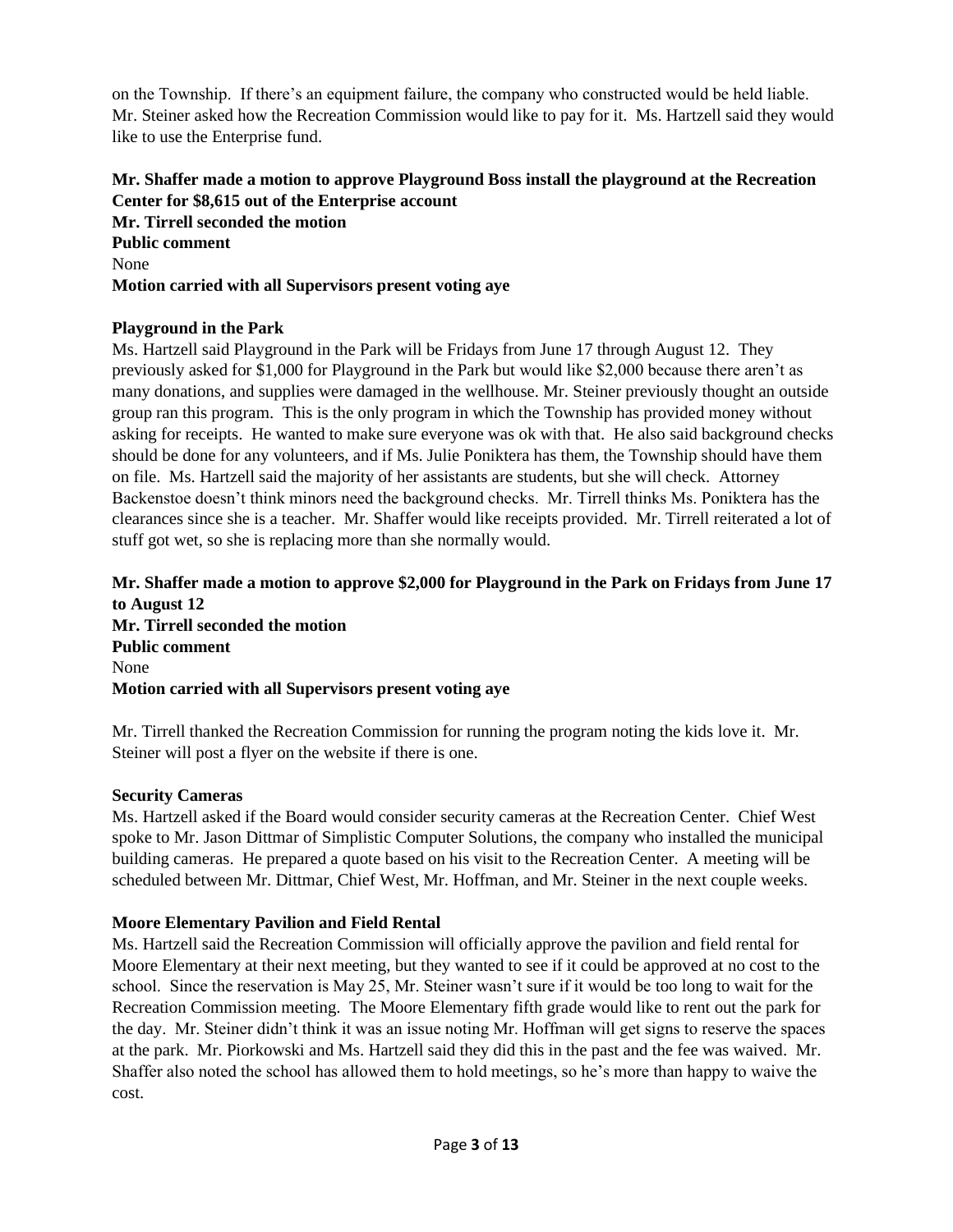# **Mr. Tirrell made a motion to waive the fee for Moore Elementary for fifth grade field day Mr. Shaffer seconded the motion**

## **Public comment**

Someone from the crowd asked for the date. It is May 25, with a rain date of May 26. **Motion carried with all Supervisors present voting aye**

## **HISTORICAL COMMISSION**

Mr. Tirrell was unable to attend the meeting, but they scheduled a walkthrough of the school with the supervisors to show progress and provide an update. Mr. Steiner said the workshop with the Board of Supervisors will be May 24 at 6:30 pm at the Edelman Schoolhouse followed by their regular monthly meeting. Mr. Jesse Longley is still working on getting information for the schoolhouse signs.

# **LAND & ENVIRONMENTAL PROTECTION BOARD (LEPB)**

#### **Schiavone Park Updates**

Mr. Bob Romano said they have about twenty trees being planted in May or June. A lot of the holes are dug. He thinks deciduous trees are being planted first followed by evergreens.

Mr. Romano spoke to the company at the fish hatchery concerning fish stocking. They have a variety of fish. The hatchery can't get a truck into the park until it dries up. They hope to have them delivered by the end of May. Fish will be smaller, but a lot more of them, and they will grow. Mr. Tirrell asked if they will just go in the upper pond. Mr. Romano said both. Public Works is building cover that will be placed in the ponds for the fish. The fish hatchery gave them a design of what they need to do. This should be good for the kids.

## **Bartholomew Open Space Preservation**

The LEPB received an application for open space preservation at the Warren Bartholomew property on North Road. It is approximately 60 acres of farmland, open space, wetlands, woodlands, and a lot of road frontage which means it's very easy to develop. The board highly recommends this go into preservation. They have a cost for the Township of about \$60,000 for expenses not including the easement costs. Easements are coming in at about \$4,500 per acre. The costs would be the appraisal, survey, phase 1 environmental, baseline documentation report, legal fees, and endowment. It will be about \$55,000 which is in line with previous parcels. This property will be assigned to Wildlands Conservancy.

# **Mr. Tirrell made a motion to move forward with the Bartholomew open space preservation Mr. Piorkowski seconded the motion**

**Public comment** None **Motion carried with all Supervisors present voting aye**

## **On-Site Wind and Solar Generation**

The LEPB would like to make a recommendation for renewable energy for large commercial buildings. This would include buildings like warehouses. They recommend large commercial buildings install onsite wind or solar generation to cover all, or a significant portion of, their energy consumption since they'll be large energy consumers. This recommendation comes from the Township open space plan to preserve the rural nature of the Township along with goals of the Lehigh Valley Planning Commission (LVPC) and Nazareth Area Comprehensive Plan. Mr. Romano thinks this has been brought up at other townships and the county level. They can't retrofit buildings because most of the roofs were not designed for it, but anything new could be designed for it. Instead of taking up fields for solar panels, roofs would be the ideal location. It is a recommendation for the Board to consider. Mr. Shaffer asked Attorney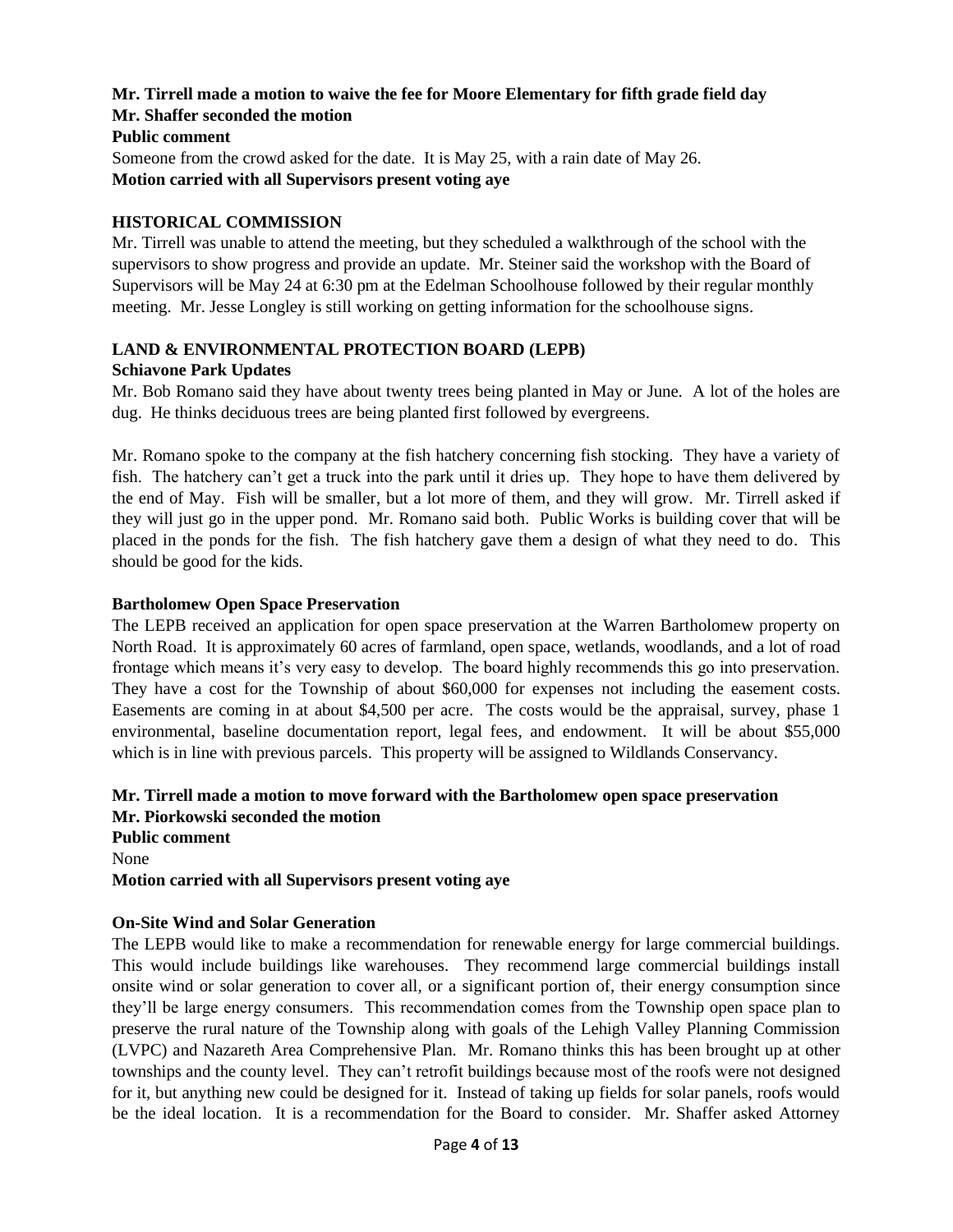Backenstoe if they could amend their warehouse ordinance to require this. Attorney Backenstoe said they could do an amendment to the current zoning ordinance by way of that recommendation. Mr. Shaffer asked if it would go to PC, and Attorney Backenstoe said it would need to be on the PC agenda. Assuming they want to proceed with it, they will ask Attorney Backenstoe to review how it fits with current ordinances and prepare an amendment. Once they think the ordinance is ready, it will be sent back to the Board of Supervisors to review, advertise, and vote on. Mr. Shaffer asked if anybody had questions on this idea. Mr. Tirrell hopes Planning is very specific to prevent the requirement on barns or old buildings as he doesn't think they should choose what kind of energy a barn should use. Mr. Romano said it would be more so for buildings with big, flat roofs, and an entity wanting to construct a building that could put a strain on the power grid in a rural township. Mr. Jeffrey Ayers said the zoning ordinance only allows a residential place like a barn to generate a certain percentage over what electricity they use on that location. Power companies wanted to use a site with solar power without paying for power generators while receiving green tax credits. The zoning law was changed so only residential can only install so many solar panels and generate a percentage over what they use annually. The resident can sell that amount. They tried limiting companies from coming into the Township and using residents' properties, citing a church with a field as an example, from generating power in the Township without paying taxes. It would be an auxiliary for the church because the church would get free power. They decided if that many solar panels are placed on the property, they can only put up so much. Mr. Piorkowski said they do mention towers and windmills in their zoning ordinances. Mr. Ayers said residents can't put up a windmill farm and say it's an accessory use. Mr. Piorkowski asked if current zoning concerning windmills and towers would be affected by this. Mr. Romano said they are thinking along the lines of commercial buildings, not residential. Mr. Tirrell asked if a business, like Weddes, wants to put up a new garage, or the Iron Works puts on an addition, is the Township going to force them to put solar panels on the roof. Mr. Romano said that's a good question as they were thinking large commercial buildings. He wasn't thinking of a building like Weddes. Mr. Piorkowski said this is something Planning will need to see if there are any conflicts with existing law and if it is something that can be applied to commercial buildings like warehouses.

# **Mr. Shaffer made a motion to add on site wind and solar generation discussion to the agenda Mr. Tirrell seconded the motion**

**Public comment** None **Motion carried with all Supervisors present voting aye**

**Mr. Shaffer made a motion to pass on site wind and solar generation to the Planning Commission Mr. Tirrell seconded the motion Public comment** None **Motion carried with all Supervisors present voting aye**

#### **Site Plan Review**

The LEPB recommends any subdivision plans that would normally just go to the PC also be passed to the LEPB to review from a preservation and environmental perspective. Other townships have their Environmental Advisory Councils (EACs) do this. Attorney Backenstoe asked confirmation they would not be making technical and engineering recommendations but simply providing input concerning the environmental impact or issues that could be addressed. Mr. Thomas Roberts said it wouldn't be technical in engineering terms, but they would look at conservation easements citing examples of a property in or near the Hokendauqua Creek, in the greenway corridor by the Appalachian ridge, etc. They might make recommendations to the Board for the developer to do something to offset any type of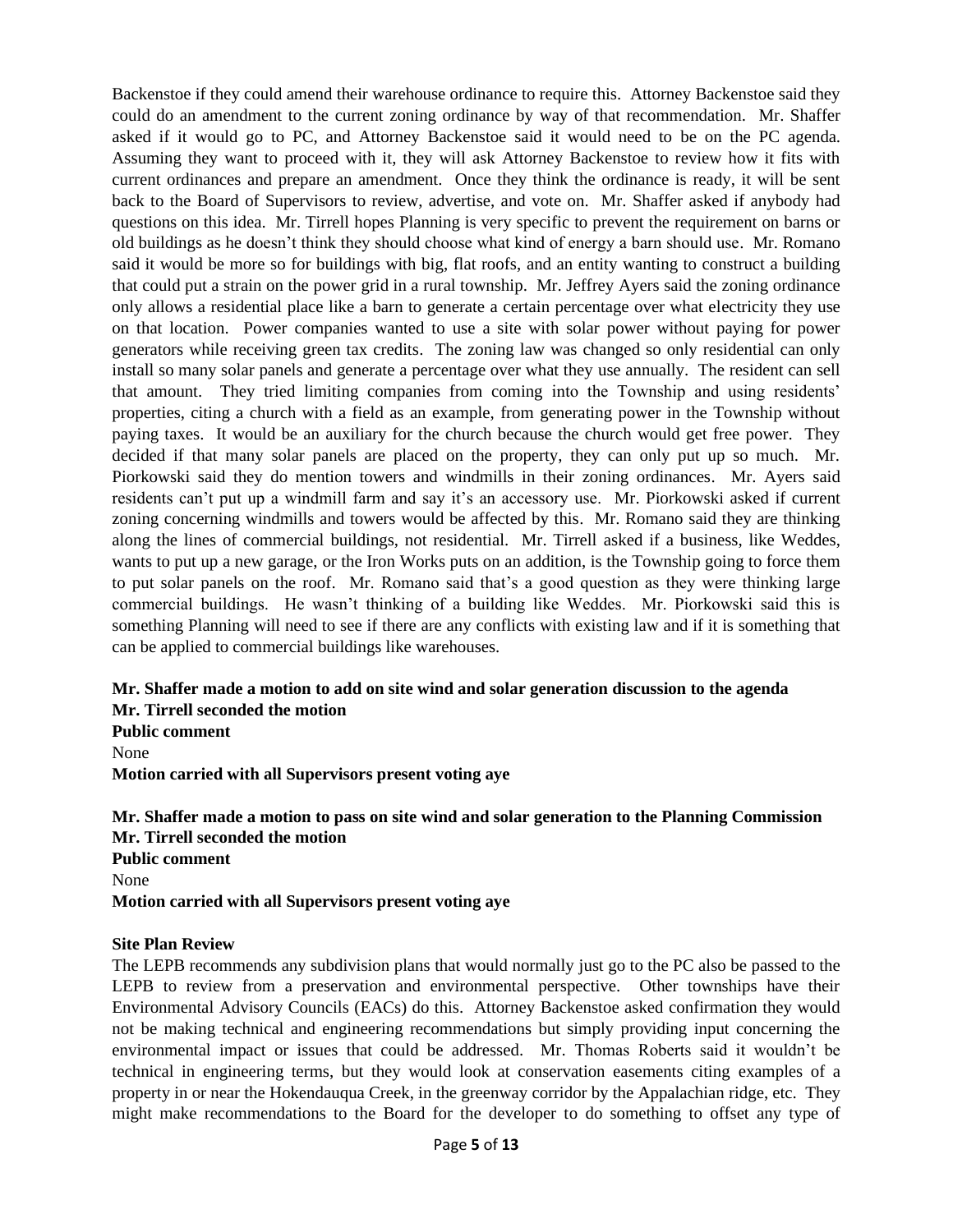environmental or conservation issues that may occur down the road. Mr. Piorkowski asked if it would be a workshop between Planning and LEPB. Mr. Romano and Mr. Thomas said it would come to LEPB at the same time. Mr. Piorkowski and Mr. Tirrell said one has to be first. Attorney Backenstoe thinks they would amend the SALDO creating another layer of review. The SALDO directs and dictates how a plan comes in, whether preliminary or final plan, minor or major subdivision plan or development. Mr. Harhart said Bushkill Township has been doing it for twenty years. Ms. Belinda Roberts explained when a plan is submitted to Bushkill Township, a copy is provided to the EAC. The plan is reviewed during their meeting. A copy of the plan is also provided to the PC to review at their meeting. When it comes to the Board of Supervisors or next step, the EAC provides a letter of recommendation, and the PC provides their letter. The Bushkill EAC meets the second Thursday of the month, and the PC meets at the end of the month. The EAC letters goes to the PC and then the Board. Mr. Tirrell asked confirmation it is all subdivisions, and Ms. Roberts confirmed it is all subdivisions. They also look at the conservation perspective using an example of a 90-acre lot where the Township would ask for 30 acres to be preserved limiting building to 60 acres. This process gives the opportunity to ask these questions and give recommendations before the plan is approved. Mr. Romano explained how this was discussed when the open space plan was first developed. They have corridors with headwaters of streams and creeks, and he doesn't think it's something the PC would look at. Attorney Backenstoe said the PC wouldn't have the authority to review those aspects and notes his familiarity with municipalities who do incorporate their EACs in the process. Mr. Piorkowski understands the process of LEPB providing a recommendation to Planning. He asked if they need a recommendation to amend the SALDO, and Attorney Backenstoe said they do. The Board would follow a process previously described where the Board would send it to the PC to review and prepare a draft for the Supervisors for passage. Mr. Shaffer thinks this will be looked at as a power move by some individuals in the Township, but the LEPB is not looking to step on the PC's toes. Mr. Piorkowski understands adding them into the process because they currently do not look at these issues. Attorney Backenstoe said they may hear complaints of increased costs related to another review while noting it's an important part of the process. Mr. Piorkowski asked Ms. Roberts if the applicant is required to attend the EAC meeting in Bushkill. Ms. Roberts said they are not required to attend, and there are no additional fees.

**Mr. Shaffer made a motion to send the site plan review by the Land & Environmental Protection Board to the Planning Commission to have them discuss and come up with criteria using neighboring municipalities for direction, and to consider adopting an amendment to the SALDO Mr. Piorkowski seconded the motion Public comment** None **Motion carried with all Supervisors present voting aye**

#### **Electric at Schiavone Park**

Mr. Hoffman met with an electrician, Mr. Mike DalCin, for electric at Schiavone Park. Overhead electric is cheaper noting the electric will be built into a shed and then out to the ponds, so a panel isn't sitting out in the open. Leaving it out in the open could lead to damage by vandalism, kids fishing, etc. He is looking to move forward with putting in electric overhead at Schiavone for \$6,675.

# **Mr. Tirrell made a motion to move forward with overhead electric at Schiavone Park via the plan presented by Mr. Hoffman in the amount of \$6,675**

**Mr. Shaffer seconded the motion Public comment** None **Motion carried with all Supervisors present voting aye**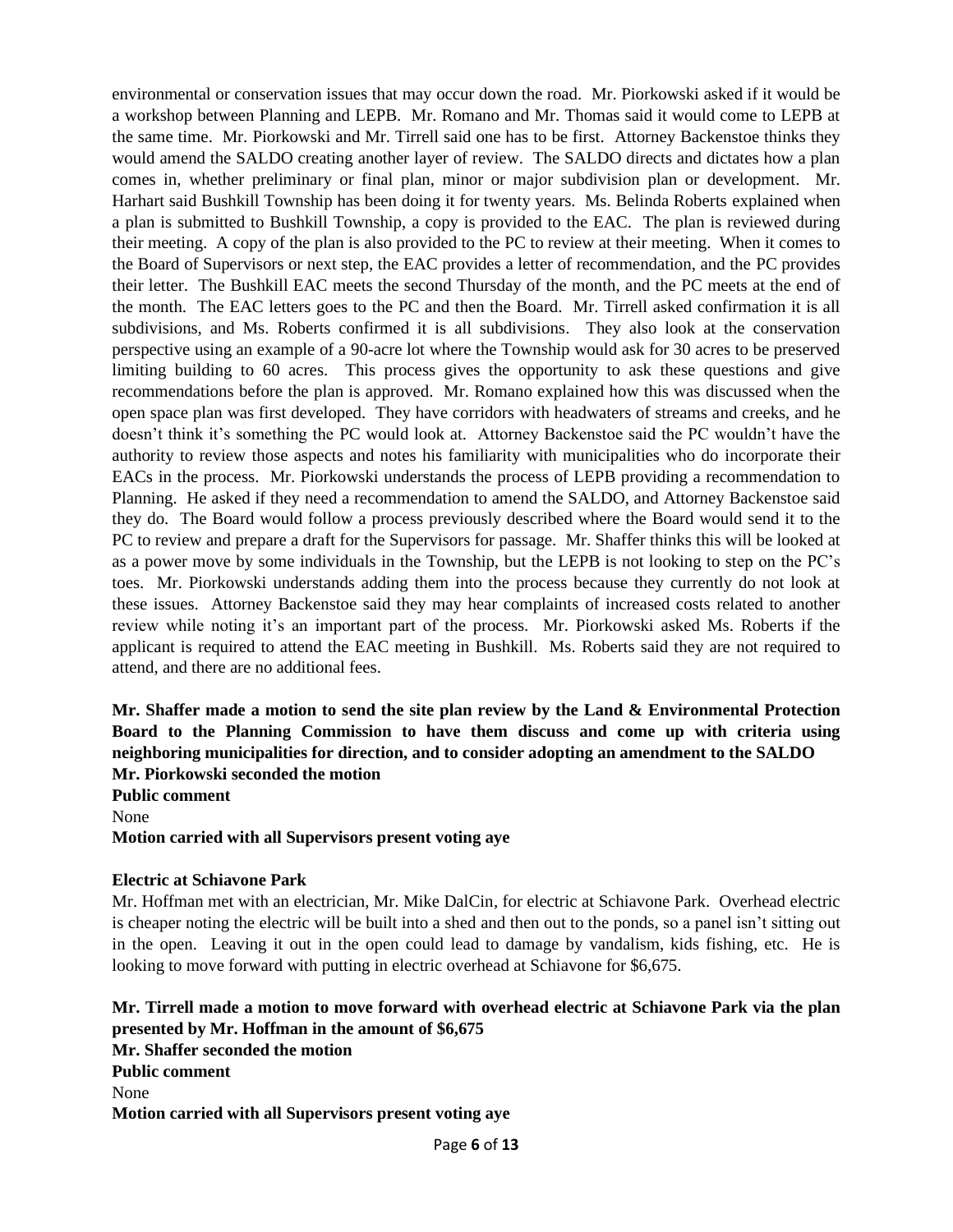#### **Trees at Schiavone Park**

Mr. Shaffer noted the budget included trees at Schiavone Park the last couple years but never got around to it due to COVID. They had some vandalism by the parking lot, so the plan is to plant a tree and place boulders in alternating fashion to prevent future vandalism. Adding more trees will also be ascetically pleasing and better for the environment. They are looking to plant twenty trees from a local tree farm, Hidden Pines, not to exceed \$4,500. These are larger trees instead of twigs.

## **Mr. Tirrell made a motion to approve twenty trees and boulders at Schiavone Park for no more than \$4,500**

**Mr. Piorkowski seconded the motion Public comment** None **Motion carried with all Supervisors present voting aye**

#### **COMMUNITY DAYS COMMITTEE**

Ms. Lois Kerbacher said the purse bingo was moved to Bushkill fire hall because of the fire at the Klecknersville Rangers. It worked out well. Bushkill was able to reschedule an event to fit them in. They provided a \$200 donation to the fire company from the profits made that day because they moved the event and cleaned the hall for them. On the whole, it was good despite losing some people. They have a movie night in May, and the first concert will be in June. Mr. Shaffer asked who is playing, and Mr. Tirrell asked when the movie night is. Mr. Steiner said the information can be found on the website noting May 20 will be the movie night, and June 10 will be Triple Dog Dare concert in the park.

#### **ZONING AND BUILDING OFFICER**

Mr. Harhart submitted his report for the month.

## **James and Rose Danner Subdivision 866 Point Phillips Road Plan Recording**

Mr. Harhart introduced Mr. Dennis Mohr, the current owner of the property. The property was subdivided in the early 1980s. It was approved by the Township and signed, but for whatever reason, a lot of plans weren't recorded in the 1980s or assigned separate tax parcel IDs. In this case, Northampton County recorded the plan but didn't assign three separate parcel ID numbers. As long as the Board is ok with them assigning separate tax parcel ID numbers, Mr. Mohr needs a letter from Attorney Backenstoe to record the plan. Mr. Harhart summarized it was a three lot, minor subdivision that looks like it meets all of today's standards. In the 1980s when a property was owned by the same owner, the county apparently didn't assign separate tax parcel IDs. Attorney Backenstoe said they found several plans over the last few years that were approved and never recorded for whatever reason. Under the Municipalities Planning Code (MPC), it's the developer's engineer who has the obligation to record the plan within 90 days. Some townships assign that to the Township Engineer. The plan was approved but never recorded, so the lots can't be sold, built upon, or have separate tax ID numbers. Attorney Backenstoe said there could be several reasons why the Township wouldn't want a plan recorded now. When a plan is approved, the owner has a five-year status under the MPC where they're protected, and no new ordinances would affect the plan in anyway. If a plan hasn't been recorded in twenty years, technically, every amendment to the ordinance would apply to the plan. The owner would then need to resubmit the plan. When learning of this property, they didn't know it was recorded. Most of the time, there isn't going to be a major impact and the plan can be recorded twenty, thirty years later. However, if the plan, which might've complied with different requirements in the late 1970s or early 1980s, now would create an environmental problem, the Township would not approve it. This situation is different in that the plan is recorded, and it's the fault of the county for not assigning separate parcel numbers. Mr. Harhart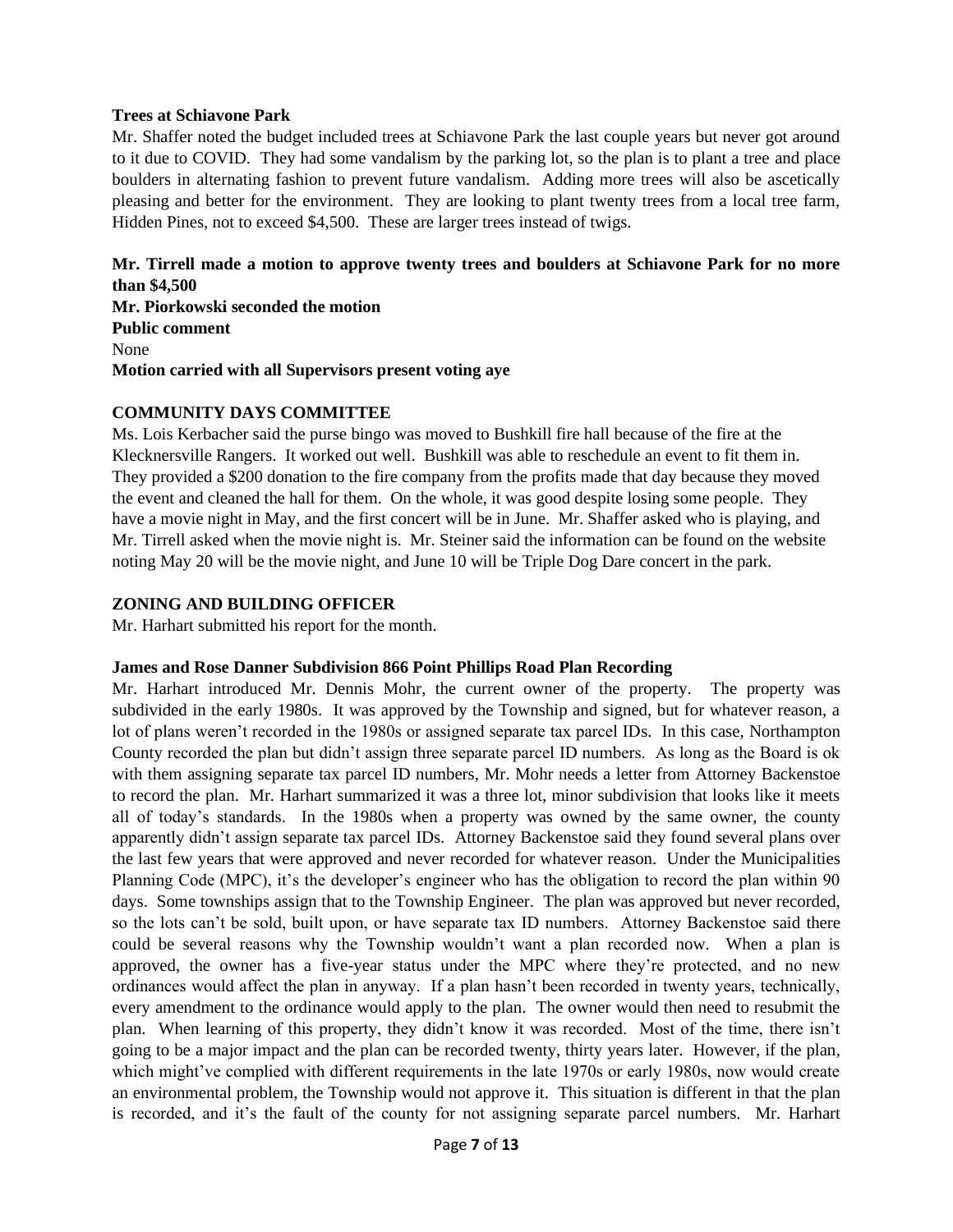acknowledged the county did take fault with that. Mr. Kevin Horvath did a cursory review. One issue concerns the septic systems being tested in accordance with today's standards noting he can't tell from the plan. Another environmental issue is the NPDES permit requirement that has since passed. The fact that it's approved doesn't excuse any compliance with the NPDES permit. If the owner or developer starts building all three lots at one time and exceeds an acre of disturbance, the developer is required to comply with those permits regardless of the plan being recorded and tax parcel IDs issued. As far as septic, Mr. Horvath could not answer the question noting Mr. Chris Noll wasn't in the office to discuss. Mr. Piorkowski summarized it's approved as far as the septic is concerned because the plan was approved to whatever the septic was at the time. However, the NPDES permit would need to be complied with. Mr. Horvath said it doesn't automatically mean it will be triggered, but the idea that it could be needs to be taken care of. If it's built separately on three individual lot plans, it probably won't be an issue. Mr. Mohr has been trying to reach Mr. Noll but has been unable to reach him. Mr. Horvath said it's not just for administrative purposes but for the fact he may have a soil that may not support a proper septic system or may cause improperly treated sewage to leach toward the well. There are practical reasons to be concerned, and it sounds like the owner understands. Mr. Mohr also doesn't see each parcel being developed at one time noting there is a trailer on one of the lots. Attorney Backenstoe explained there may be some concerns with the lot, but if it's recorded there's nothing they can do about the plan. This doesn't mean that if someone builds on an individual lot they don't comply with current NPDES standards or MS4.

### **Mr. Shaffer made a motion to authorize county mapping to add the tax ID parcel numbers as required Mr. Tirrell seconded the motion Public comment** None **Motion carried with all Supervisors present voting aye**

## **TOWNSHIP ENGINEER**

## **Schiavone Farm Sediment Erosion Project**

Mr. Horvath said the Township is on the contractor's schedule to get the final seeding complete. It looks good as far as how it weathered the winter. Work is expected to be complete before the next meeting.

#### **Schiavone Farm HOP**

The Public Works Department completed the PennDOT approved roadside channel that will allow water to flow where it was initially intended to flow, which is downhill toward the cross pipe and not ponding in front and overflowing into the residents across the street. This will, hopefully, take care of some overtopping issues, not every issue noting there's a lot of water that comes down the hill to pipes that are well undersized. Even up to a two-year storm, he is hoping to get the water across the street without problems the Township has encountered. Mr. Piorkowski asked if that means the Township has the permit. Mr. Horvath explained the Township always had the permit. This allows PennDOT to close out the permit. Now that the work is complete, Mr. Horvath will schedule a final inspection and close out with PennDOT. The next step would then be to record the subdivision plan with Attorney Backenstoe explaining they didn't want to record it until they had the Highway Occupancy Permit (HOP) closed. The Township can then sell the property. Mr. Steiner said the Public Works Department did a good job noting it's amazing what should have been there versus what was there.

#### **Pool Road**

Mr. Steiner reiterated remarks from last meeting that the Township received feedback from PennDOT noting different people in the department had different ideas of what kind of signage should be installed.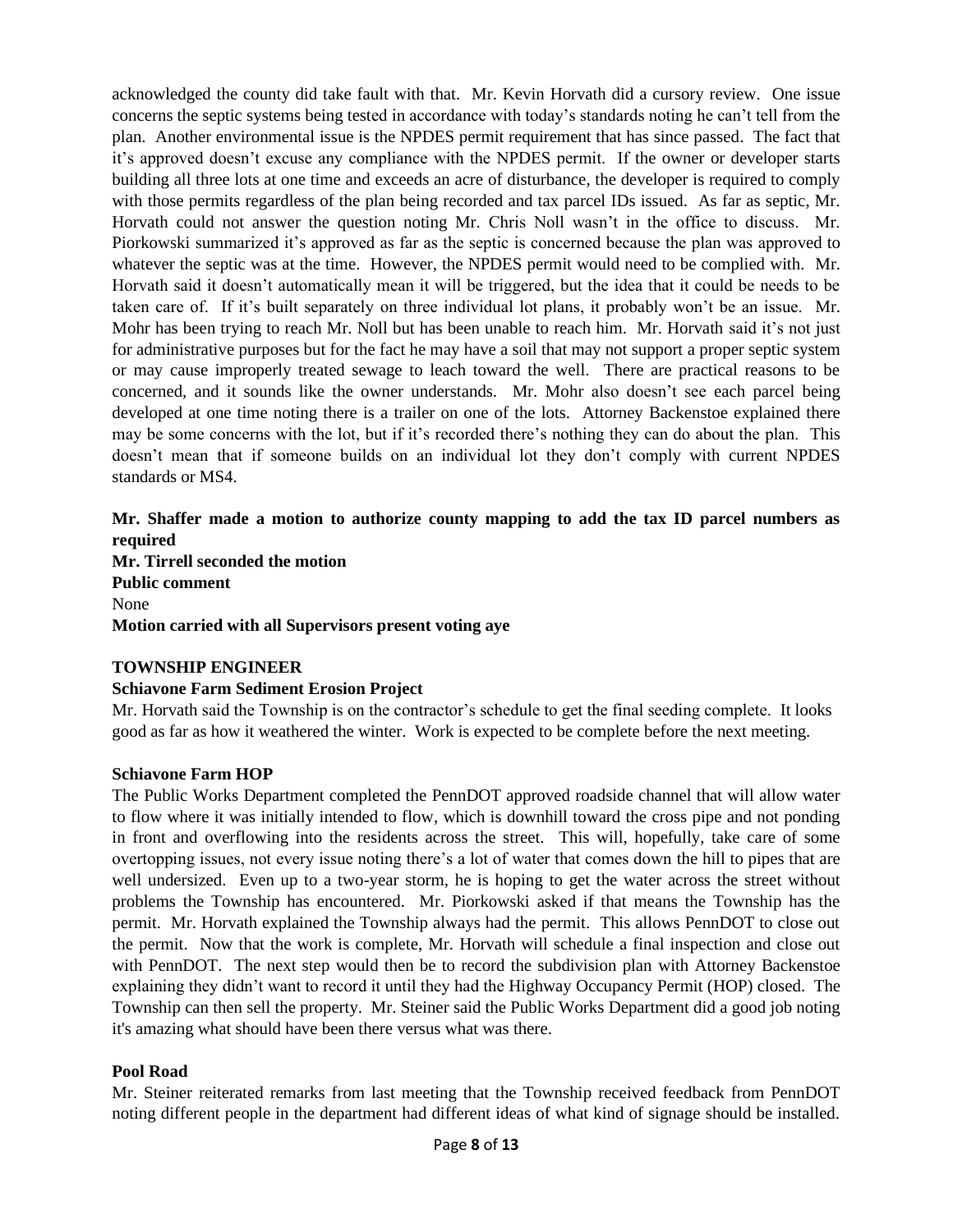Keystone updated the schematic, and Mr. Steiner sent it this morning to PennDOT. Mr. Horvath explained how PennDOT would not authorize installation of the advanced or "No Left Turn Ahead" sign, so the proposed signage would be limited to the four signs at the intersection. Once the Township receives approval, the signs can be posted.

### **MS4 Projects**

Mr. Horvath explained they made initial contact to the property owners requiring basin conversions. He was encouraged all property owners were initially receptive. He spoke at length with each of them. Following those conversations, he put together a list of items to be addressed in an agreement that would allow the Township, including its designees, access to the properties to cover the Township in the event of any issues from a liability standpoint as well as the homeowners. The information was sent to Attorney Backenstoe and Mr. Steiner. Attorney Backenstoe is putting together a streamlined, clean agreement that is a matter of the Township going onto the property, converting, and maintaining the basins. The Township will do all it can to put it back in the condition property owners had before the Township went onto the properties. Mr. Horvath said each property is a little different. Once those agreements are signed, Keystone can then access the properties to design the basins.

#### **Road Plan Update**

Mr. Horvath sent Mr. Steiner an excel spreadsheet at the request of the Board with all the data in the Township's GIS which included every road, segment, condition, width, surface material, etc. It's probably less useful in tabular format than GIS format. If the Board needs assistance understanding the road conditions, they can reach out to Mr. Horvath. Mr. Tirrell said some of the roads are broken into five different areas. He asked if the sheet can be organized alphabetically. Mr. Steiner said he can sort and filter in the Excel sheet for the Board with Mr. Horvath noting he or they can sort in excel by whatever category they prefer. Mr. Horvath said looking at it in tabular format is missing the big picture whereas GIS gives a better feel and is more user friendly. It is a possibility to share the system to the Board, but for now he will share in whatever format they choose.

A workshop open to the public will be held Thursday, May 26 to discuss the road plan.

## **2022 Road Projects**

Keystone advertised for bids the 2022 road resurfacing project which included about 2.3 miles of roadway. They included S. Cigar Rd, Love Rd, portions of W Beersville Rd, and a small area of Sickle Rd. It is in the southwest quadrant of the Township which was important for purposes of economy of scale and the most cost effective for the Township. These roads were in reasonable condition that can be prolonged through a double oil and chip process. They advertised for bids about two weeks ago, and bids were opened this afternoon at 1:30 PM. They received a single bid from Asphalt Maintenance Solutions, LLC (AMS) in the amount of \$129,133.50. This was pretty much in line with their expectations. Keystone recommends the Township award the bid based on the bidder satisfying the requirements of the contract documents. Mr. Piorkowski asked confirmation they're one of the few companies still in business doing this kind of work. Mr. Horvath said they're a very qualified contractor, PennDOT precertified, and one of the few outfits still around for whatever reason.

**Mr. Shaffer made a motion to approve the Asphalt Maintenance Solutions bid of \$129,133.50 for the 2022 road treatment project Mr. Tirrell seconded the motion Public comment** None **Motion carried with all Supervisors present voting aye**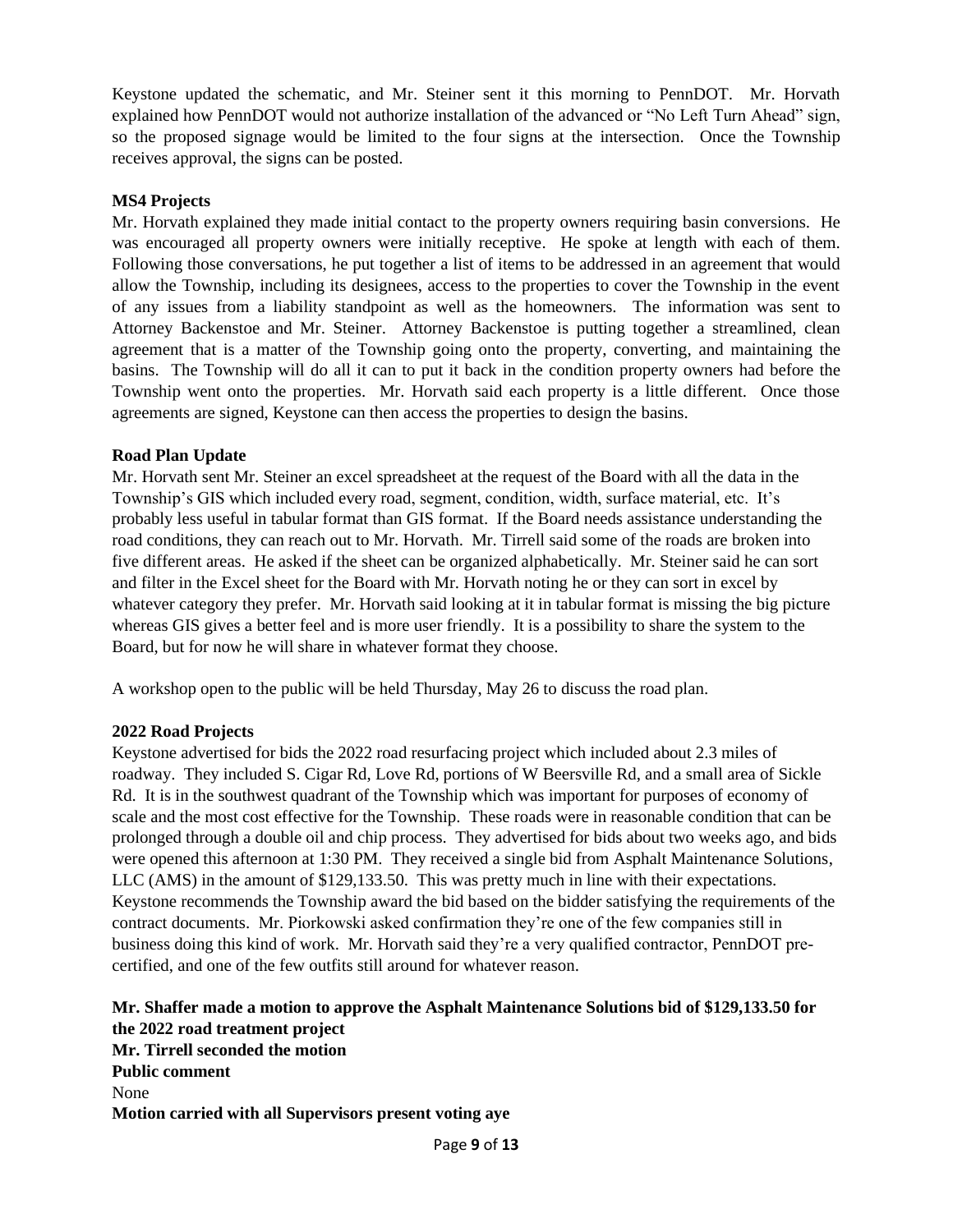Mr. Piorkowski asked if there's a start date. Mr. Horvath said they pushed it off toward the end of the season because they're late in the bid process and to allow Public Works to get the roads prepped for the oil and chip. They're thinking mid-September to mid-October, and it will take them one day. Dates are established in the contract, but if the Township gets done early, Mr. Hoffman can reach out to AMS.

## **Culverts on Church Rd and E Walker Rd**

Keystone completed a field survey of the E Walker Rd site noting they previously completed the Church Rd site and had it designed. They had the emergency permit for Church Rd extended and have a permit pending for E Walker Rd. He would like to finalize the design of the culverts and present cost estimates at next meeting. Upon their authorization, Keystone will prepare specifications and advertise bids for the project. The Board would like to move forward with that plan.

#### **TOWNSHIP SOLICITOR**

#### **Authority to Consult Zoning Specialist**

Attorney Backenstoe explained on occasion issues come up where Townships hire a consultant. About the warehouse issues, he would like to consult a zoning specialist, Attorney Jim Preston. He's a lawyer in Bethlehem and, in his mind, the best zoning attorney in the area. He would like approval to run any thoughts by him regarding the warehouse. Mr. Piorkowski asked if he would be paid per hour and what the rate is. Attorney Backenstoe confirmed it would be hourly at \$150 per hour. He normally charges \$400 per hour, but he feels \$150 per hour is a fair municipal rate. Mr. Piorkowski asked if there are any issues to talk with him about at this time. Attorney Backenstoe would like to talk to him about some issues that have been raised before the Zoning Hearing Board. They may come up with issues before the Board at which case Attorney Backenstoe may be representing the Board. The Supervisors may want someone to represent the Township for the Board. If that issue were to come up, they would deal with it then. For now, he would like permission to consult.

# **Mr. Tirrell made a motion to appoint Attorney Jim Preston as zoning consultant at \$150 per hour Mr. Shaffer seconded the motion**

**Public comment**

None

**Motion carried with all Supervisors present voting aye**

#### **Subdivision Improvements Agreement**

Attorney Backenstoe explained there was some confusion with how townships deal with land development plans requiring improvements agreements and posting letters of credit. When a land development plan or subdivision plan is submitted, many times they're simple and don't require many improvements. Other times, there are larger developments with a lot of improvements required noting the Wheel Collision land development plan that came in. The plan comes to the Township, is accepted, reviewed by the PC, and when appropriate, grants conditional approval which will then be submitted to the Board. The Board will then grant conditional approval. Some conditions require public improvements, including roads, drainage systems, etc. The Township needs to ensure the work is done properly so that one day when taken over by the Township it's in good, working condition. If the developer goes belly up without finishing the improvements, the Township is responsible for those improvements. When a plan is going to be recorded, there is generally a number of issues including roads, curbing, sidewalks, etc. Attorney Backenstoe or Mr. Horvath will ask the developer to put together a cost estimate for the improvements. This list is itemized, submitted, and reviewed to ensure the amounts are accurate. Attorney Backenstoe will then put together an improvements agreement which may be a subdivision improvements agreement or a maintenance improvements agreement. Under the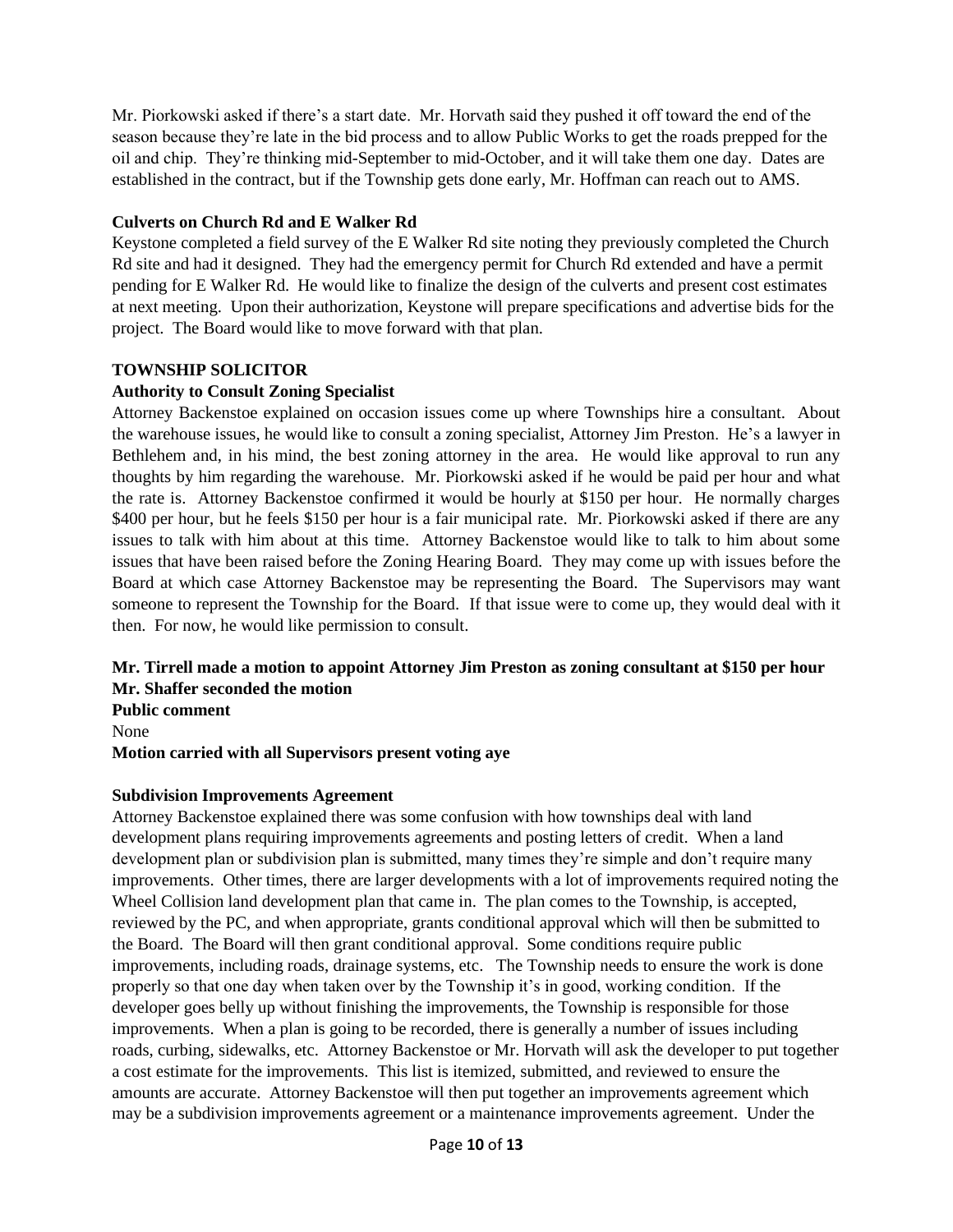NPDES laws, Attorney Backenstoe also prepares a Best Management Practices (BMPs) or stormwater agreement. Mr. Horvath will review the agreements, and the improvements agreement are approved, signed, and notarized by the developer and Township. The engineer inspects the work being performed, and the Township holds a cash escrow for the developer to pay for work performed by the engineer. As the improvements are completed, the cash escrow funds are disbursed or released. The overall security is usually cash, a letter of credit, or bond. A letter of credit is always preferred especially for large, expensive projects. If the developer goes belly up, the Township will pull the letter of credit to use the funds, so taxpayers aren't paying for a failed subdivision plan.

In this situation, the developer accepted and signed the improvements agreement. The Township has the agreement, and the Board will need to sign off. He would like to talk to their representative about posting a letter of credit. In this instance, the Township is looking at \$72,000 in improvements. The developer wants to post a bond. A letter of credit is as good as credit because it's a representation from a bank that says if the developer defaults, the Township can pull the funds from the bank with the letter of credit. A bond is authorized by the MPC, so the Township ultimately must accept if that's all the developer will come forward with. It can be a problem as he has never had a bonding company do the work. At a number of townships he worked for, he's always been able to pull the letters of credit even though it could be in the millions. He's never seen a bonding company that stands behind the process and has had to sue to get the bond paid out. In this case, they're talking about posting a bond in the amount of \$72,000. Ms. Kerbacher said they did post a bond, but she spoke to the developer and told them the Township would prefer a letter of credit. She pulled a copy of a letter of credit and sent a copy that they can take to the bank to draw up the letter of credit. Attorney Backenstoe said that's good and told Ms. Kerbacher that was well done. It is important the Township keep track of the expiration of the letter of credit because if the Township misses that date, and the Township doesn't call the letter of credit or have the entity renew, it is in default. The Township would be on the hook for improvements if the developer shuts down. Mr. Piorkowski asked the difference between the cost of a bond and letter of credit. Attorney Backenstoe said the letter of credit is more expensive because the bank is ensuring it's there. A bond company is ensuring they'll do the work if the developer defaults. There are construction projects where a bond is appropriate. For example, the bond ensures the work of a contractor the Township engages with. That's a performance bond, not a security bond. When getting into the millions of dollars in security for a letter of credit, it gets more expensive because the bank is saying the money is there if the developer defaults. Therefore the developer wants to do the work as quick as possible and come to the Township for draws to reduce the letter of credit. Every time the Township issues a letter reducing the letter of credit, it costs the developer less. The maintenance period is 18 months following the Township's acceptance of improvements. The maintenance amount, by law, is 15% of the overall amount secured in the first instance. The bond is cheaper because it's not money in hand but a promise to do a performance. In his experience, the bonding companies work very hard to not do the work. Most banks will issue evergreen language which indicates the bank has to automatically renew the letter of credit every year, and it can't reduce it without 60 days' notice which is enough time to put together a default package and pull the letter of credit.

#### **TOWNSHIP MANAGER**

#### **Embassy CD Renewal**

A smaller recreation Certificate of Deposit (CD) in the amount of approximately \$6,300 is up for renewal. Mr. Steiner asked the Board if they are good with the automatic renewal. The rates remain low. The 12 month will be .15% APR. The Board was fine with letting it automatically renew.

Mr. Steiner mentioned they are in the next phase of the General Code project. He will reach out to Attorney Backenstoe, Mr. Horvath, Planning, or Zoning if they need assistance in code codification.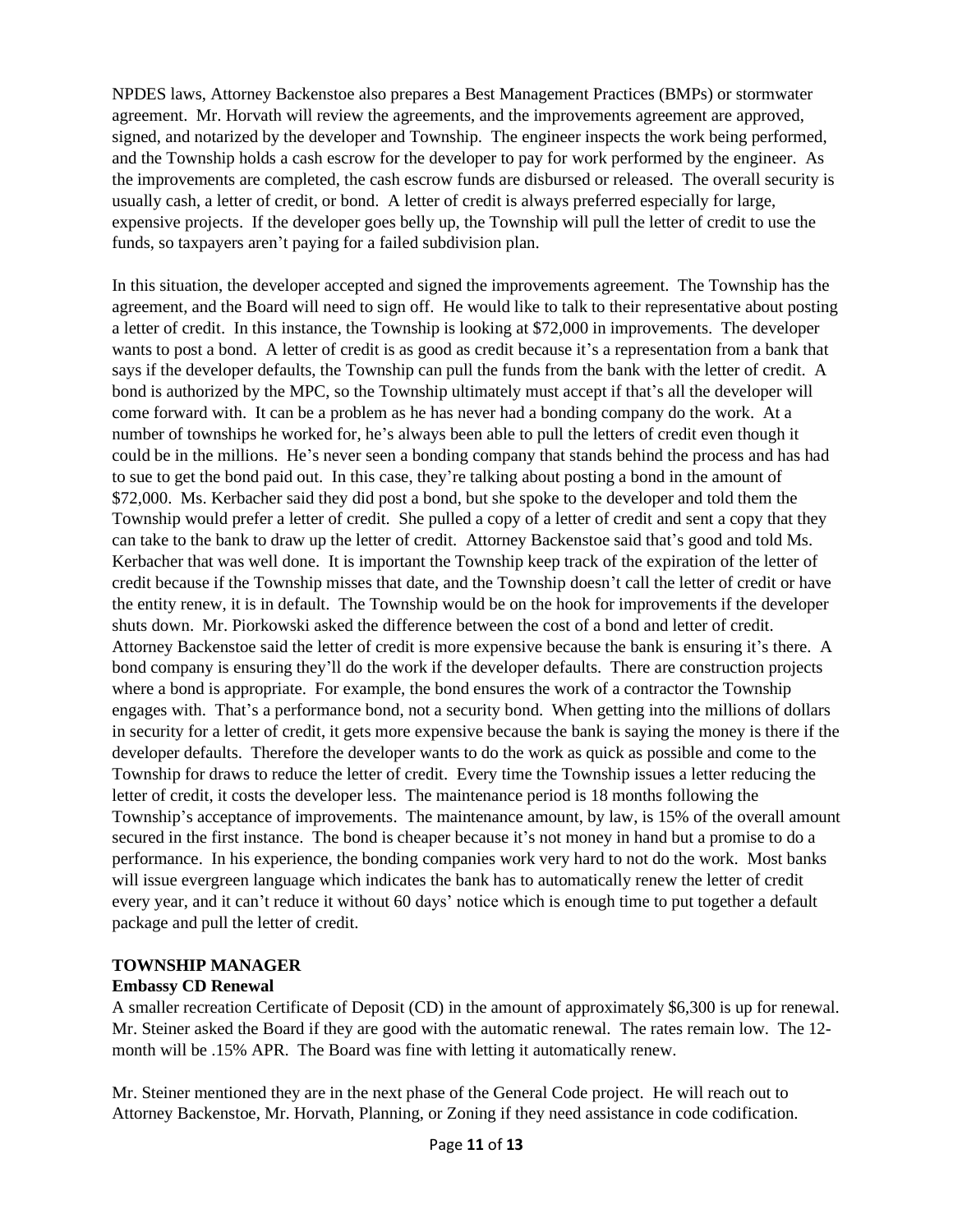## **RESOLUTIONS & ORDINANCES**

#### **OLD BUSINESS**

### **Agritainment/Agritourism Zoning Laws**

The agritainment/agritourism issue was tabled last month. Mr. Piorkowski recommended sending the North Whitehall ordinance with Mr. Shaffer's notations to the PC for review and recommendation. Mr. Tirrell agreed noting he liked Mr. Shaffer's recommendations.

**Mr. Shaffer made a motion to send the North Whitehall ordinance with his corrections to the Planning Commission Mr. Tirrell seconded the motion Public comment** None **Motion carried with all Supervisors present voting aye**

**Municipal Building**

No updates.

#### **NEW BUSINESS**

#### **Parks and Recreation Open Space Plan Workshop**

At the last meeting, Mr. Steiner brought up the idea of a parks and recreation open space plan. Ms. Sherry Acevedo is willing to come to a workshop and explain all that it would entail. The Recreation Commission indicated they would be interested in this meeting. If the Board is so inclined, Mr. Steiner will reach out to Ms. Acevedo to schedule a workshop. Mr. Piorkowski asked him to reach out and try to set up the meeting.

# **CORRESPONDENCE/MEMOS OPEN TO THE FLOOR**

Mr. Ayers spoke to the subdivision improvements agreement and agrees with Attorney Backenstoe. He gave Ms. Kerbacher credit knowing during the late 1990s into the 2000s, Ms. Kerbacher always knew when the line of credit would run out. After 2008, 2009, he can remember three subdivisions that went belly up where they needed to pull the letters of credit to finish. He agrees the Township needs to make sure it has the letter of credit noting Ms. Kerbacher has done a great job. Mr. Piorkowski thanked the compliment for her noting she deserves it.

Ms. Weidner provided a message from her husband. He thanked the Township for improving the bottom of Pool Road and cleaning up the cinders because he can now drive his bike on Pool Road.

Ms. Kim Bretzik from the Northampton Area School Board thanked the Board for the letter of support for Moore Elementary expressing the Township's concerns for the Moore residents.

#### **ADJOURNMENT**

**Mr. Shaffer made a motion adjourn the meeting at 7:35 PM Mr. Tirrell seconded the motion Public comment** None **Motion carried with all Supervisors present voting aye**